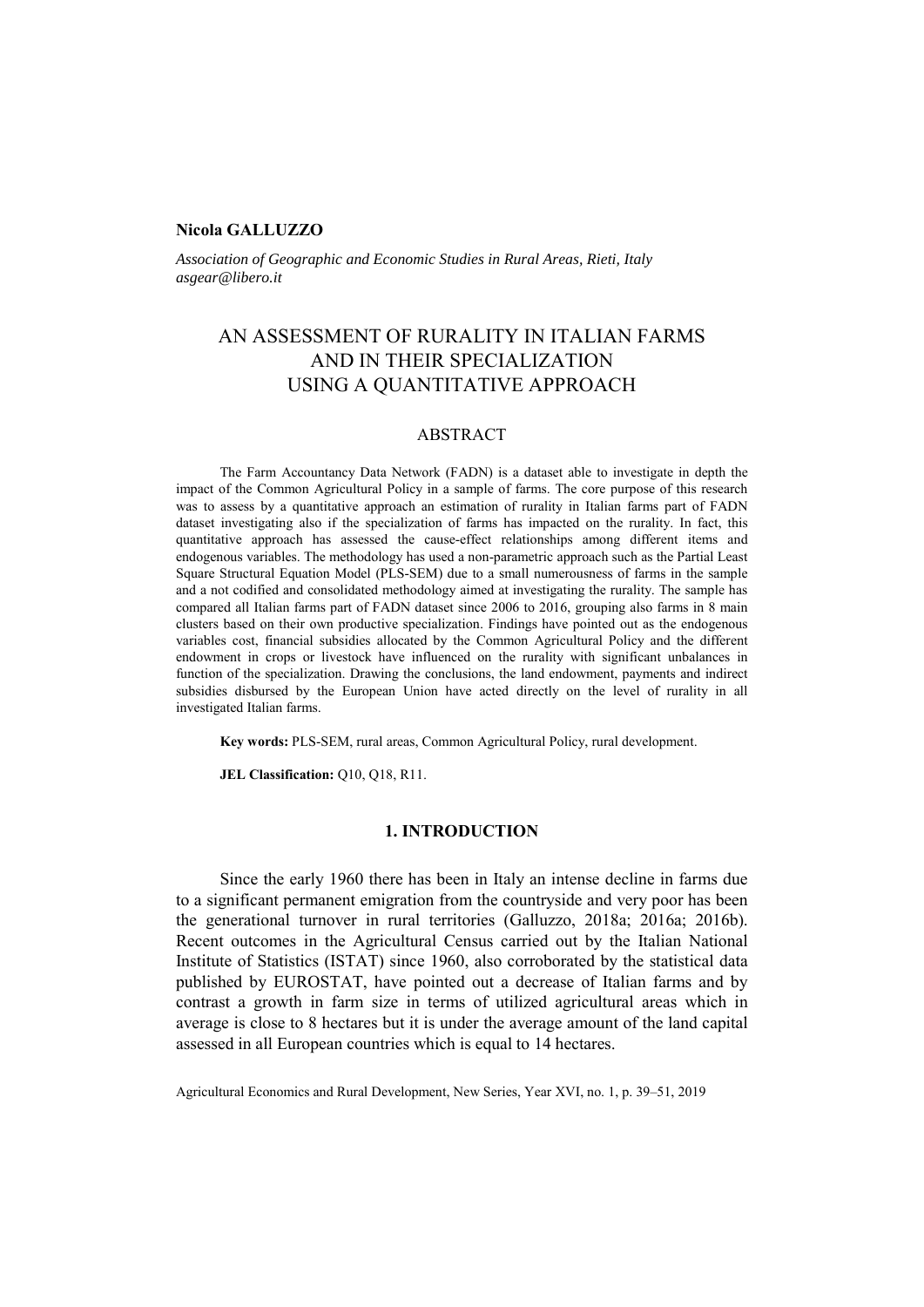Italian rural fabric is characterized by different bottlenecks and negative aspects such as ageing people, poor land capital and a low level of investments in new technologies labour saving. In inner upland territories and in disadvantaged mountainous areas, these above-mentioned negative factors are the main constraints in the efficiency of farms with the consequence in fostering permanent emigration and in strengthening the socio-economic marginalization in rural territories. These latter territories are strictly dependent by exogenous financial subsidies allocated by the Common Agricultural Policy (CAP) in the framework of less favoured areas payments which have been able to mitigate the permanent out-emigration, increasing, both in Italy and in other new member states of the European Union, a positive generational turn-over in the countryside, also subsidized by the other measures and initiatives financed by the second pillar of the CAP (Galluzzo, 2016a; 2016b). Furthermore, the diversification in the frame of the multifunctionality strongly subsidized by the second pillar of the Common Agricultural Policy has been a milestone for Italian rural areas in the path of transition from a productivist model to a post-productivist paradigm (Van der Ploeg et al., 2002; Ilbery, 1998; Galluzzo 2015, 2016a; 2016b; 2018d). Because of this transition, the rurality has had a new strategic role in the European countryside and in reducing the socio-economic marginalization in rural territories which are sensitive to lots of exogenous drivers taking the advantage from a new governance towards rural areas based on a cohesive and endogenous rural development planning throughout a bottom-up approach (Woods, 2005; Galluzzo, 2015; 2016a).

The core purpose of this research was to assess by a quantitative approach an estimation of rurality in Italian farms part of Farm Accountancy Data Network (FADN) dataset since 2004 to 2016, investigating if the specialization of farms, in terms of main productive specialization, or rather the type of farming, has impacted on the rurality in all Italian regions. Furthermore, this quantitative approach has assessed the cause-effect relationships among different items and endogenous variables correlated to the index of rurality in all investigated typology of farming.

#### **2. STATE OF KNOWLEDGE**

In the literature, some studies since the early 1970s have argued the pivotal role in using a quantitative approach as proposed by Kendall in 1975 in assessing the rurality by a specific quantitative index. Lots of studies and researches have used different quantitative approaches to define a concept of rurality such as population, distance from the main urban centers and unemployed people (Woods, 2005; Halfacree, 1993; 1995; Jones, 1995); these guidelines have been a fundamental tool in the process of defining the rurality not only in Italy but in other European countries as well (Van Dam et al., 2002; Woods, 2005; Halfacree, 1993; 1995; Jones, 1995; Galluzzo, 2016a; 2018a; 2018b; Heley and Jones, 2012).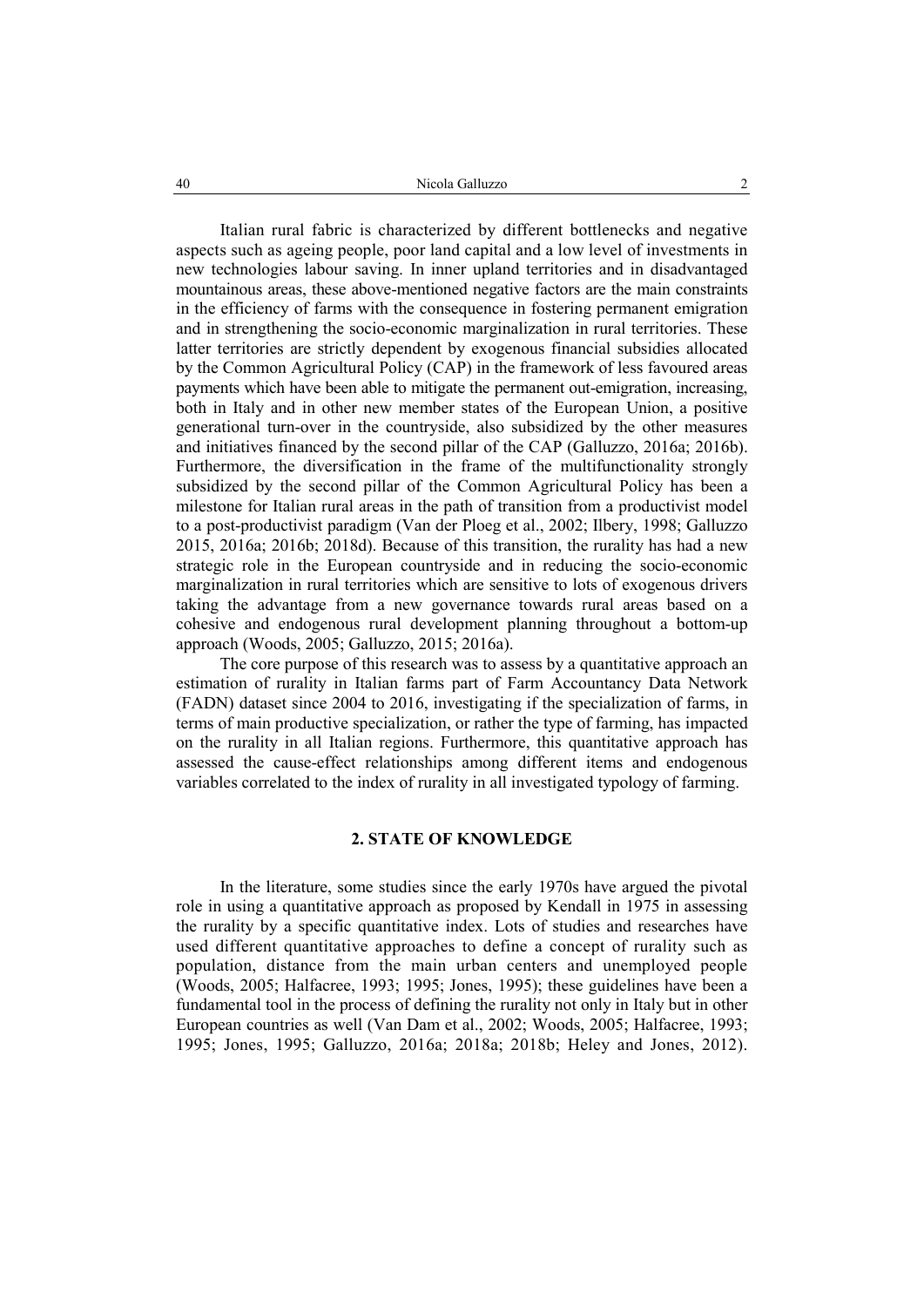By contrast, other authors have estimated in a quantitative approach an index of rurality throughout a quantitative methodology using a correlation analysis which has set up a Local Indicator of Spatial Association (LISA) that has assessed in a perspective of spatial association the rurality index (Galluzzo 2018a; 2018b; 2018c; Li et al., 2015; Cloke, 1977; Kendall, 1975; Lehtonen & Tykkyläinen, 2010; Griffith, 2003).

In general, many authors have investigated the role of farm typology and specialization of farming in increasing the level of technical efficiency using different quantitative approaches (Galluzzo 2015a; 2015b; 2016a; 2016b; 2016c; 2017; Bojnec & Latruffe, 2008; Latruffe et al., 2017) corroborating a positive role of farm size and decoupled payments in getting better the efficiency of farms (Ahearn et al., 2005; Bojnec and Latruffe, 2013; Galluzzo, 2013; Hadley, 2006; Kazukauskas et al., 2013; Kazukauskas et al. 2014; Rizov et al., 2013; Mary, 2013; Minviel & Latruffe, 2017).

Furthermore, there are not studies aimed at investigating in depth if farm specialization has been a pivotal pillar able to act and to influence the rurality using a quantitative approach aimed at defining an index of rurality (Cloke, 1977; Cloke & Edwards, 1986; Galluzzo, 2016a; 2016b; 2016c; Finco et al., 2005; Galluzzo, 2018a; 2018b; 2018c). In 1977, Cloke proposed a first definition of rural index which has been a new approach in the framework of an innovative quantitative method in investigating rural areas and in defining a concept of rural and rurality addressing the attention of scholars and stakeholders towards different development strategies in a holistic and cohesive perspective of rural development (Cloke, 1977; Banister, 1980; Harrington & O'Donoghue, 1998).

The main purpose of an index of rurality is to define a model able to asses which socio-economic variables have had an effect on the development patterns in rural areas; furthermore, a quantitative index is able to suggest the optimal allocations of financial resources considering in the planning process which socioeconomic variables are involved in reducing the socio-economic marginalization in rural areas (Galluzzo, 2018a; 2018b; 2018c; 2018d).

A comparison between different studies carried out in several European countries underlined the strategic role of quantitative methodologies in elaborating the index of rurality corroborating the role of a quantitative approach in estimating the rurality index (Prieto-Lara & Ocaña-Riola, 2010; Cloke, 1977; Ocaña-Riola & Sánchez-Cantalejo, 2005; Cloke & Edwards, 1986; Galluzzo, 2016a; 2016b; 2016c; Finco et al., 2005). Drawing some conclusions on the literature review, there is not a complete definition of an index of rurality able to analyze the impact of financial subsidies allocated by national and European authorities in the first and second pillar of the Common Agricultural Policy (CAP) and other socio-economic variables correlated to the rural context involved in the path of rural development and on the rurality in the countryside.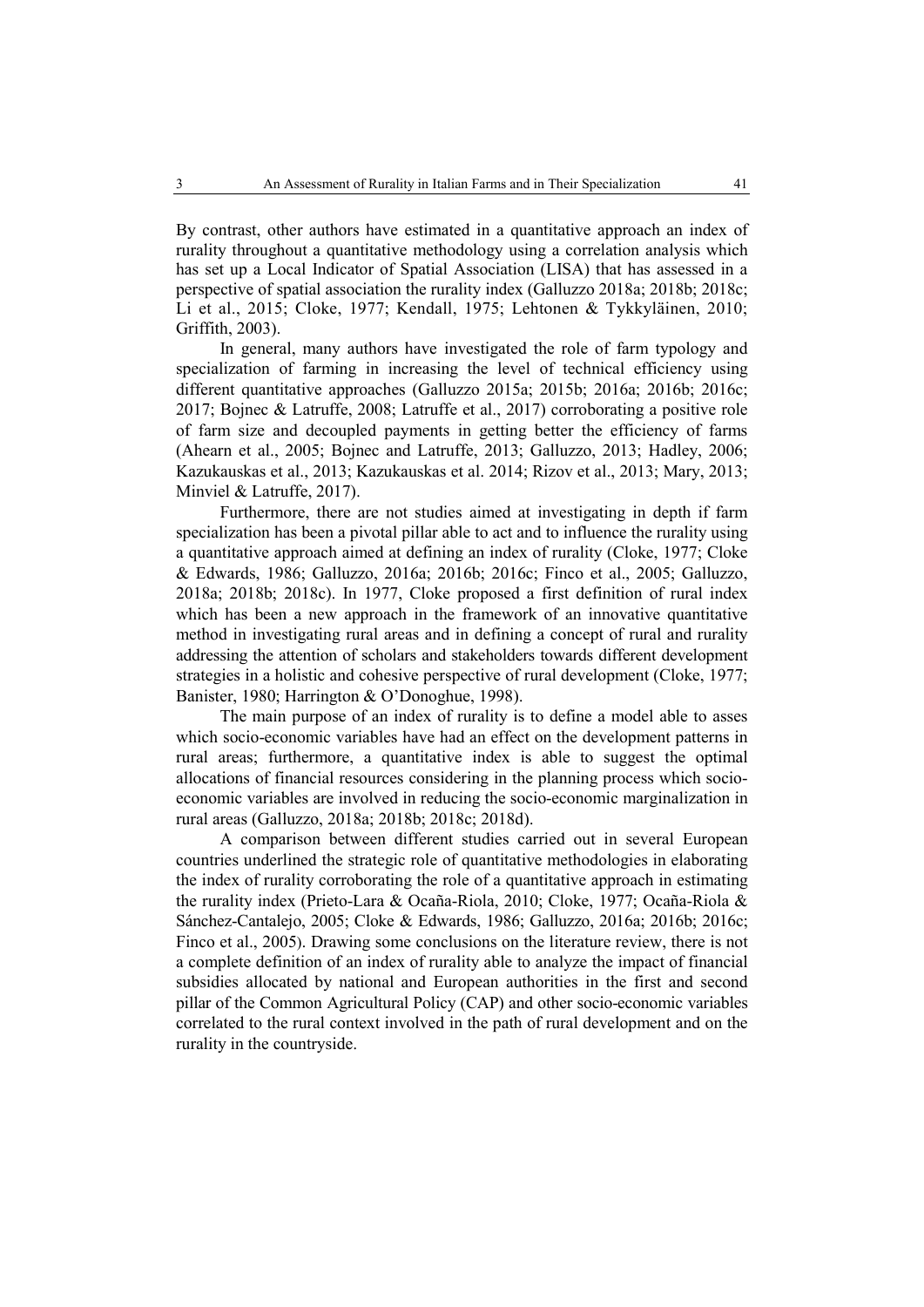#### **3. MATERIAL AND METHOD**

The source of data was represented by the findings detected in a sample of farms and published in the annual survey European Farm Accountancy Data Network (FADN), which is a sample analysis carried out by the European Union in order to assess the impact of the Common Agricultural Policy towards some European farms (Galluzzo, 2018c). The main purpose of this study has been addressed to assess by a quantitative approach the cause-effect relationships in a small sample of Italian farms from 2004 to 2016 belonging to the Farm Accountancy Data Network (FADN) grouping the enterprises in function of their own productive specialization in terms of typology of farming. This study has grouped farms in function of their type of farming stratified in 8 clusters, as proposed by the European Union in the Council Regulation 79 published in 1965 and particularly by the Council Regulation 1242 published in 2008 such as: field crops, wine, horticulture, granivores, milk, mixed farms, other grazing livestock and other permanent crops.

The non-parametric approach called Partial Least Square Structural Equation Modeling (PLS-SEM) fitted well to the aim of the analysis using the software Smart PLS 3 in order to estimate the cause effect relationships among variables in the PLS-SEM (Ringle et al., 2015). The PLS-SEM is fairly adequate for our targets because it fits well to the specific features of the analysis and the sample of observation such as: a scarcity of theoretical models in literature able to corroborate other specified theoretical hypothesis which can be contextualized in other study areas (Hair et al., 2017; 2016; Tenenhaus et al., 2004; Galluzzo, 2018a; 2018b; 2018c). According to these authors, a modest dimension of the farm sample investigated in the Italian FADN dataset made by less than 3,000 units of investigation is adequate to use the Partial Least Square Structural Equation Modeling.

The Structural Equation Modelling describes the causality among latent variables by an iterative methodology aims at estimating the internal and external correlations and values in all investigated latent variables (Hair et al., 2017; 2016; Tenenhaus et al., 2004, Wong, 2013; Vinzi et al., 2010; Galluzzo, 2018a; 2018b; 2018c; Monecke & Leisch, 2012). Furthermore, the non-parametric model PLS-SEM needs some non-restrictive assumptions compared to the Covariance Based Structural Equation Modelling (CB-SEM) which by contrast has in literature a well-defined and consolidated field of application, *a priori* assumptions, a theoretical framework, some constraints in the model and other basic theoretical assumptions as well (Hair et al., 2016) as defined in other subjects of investigation as psychology and sociology which have a parametric strictly theoretical frame of study (Galluzzo, 2018c; 2018d). In Table 1 are described all the endogenous and exogenous variables assessed in the model and the items used in the PLS-SEM made by all Italian farms belonging to the FADN dataset.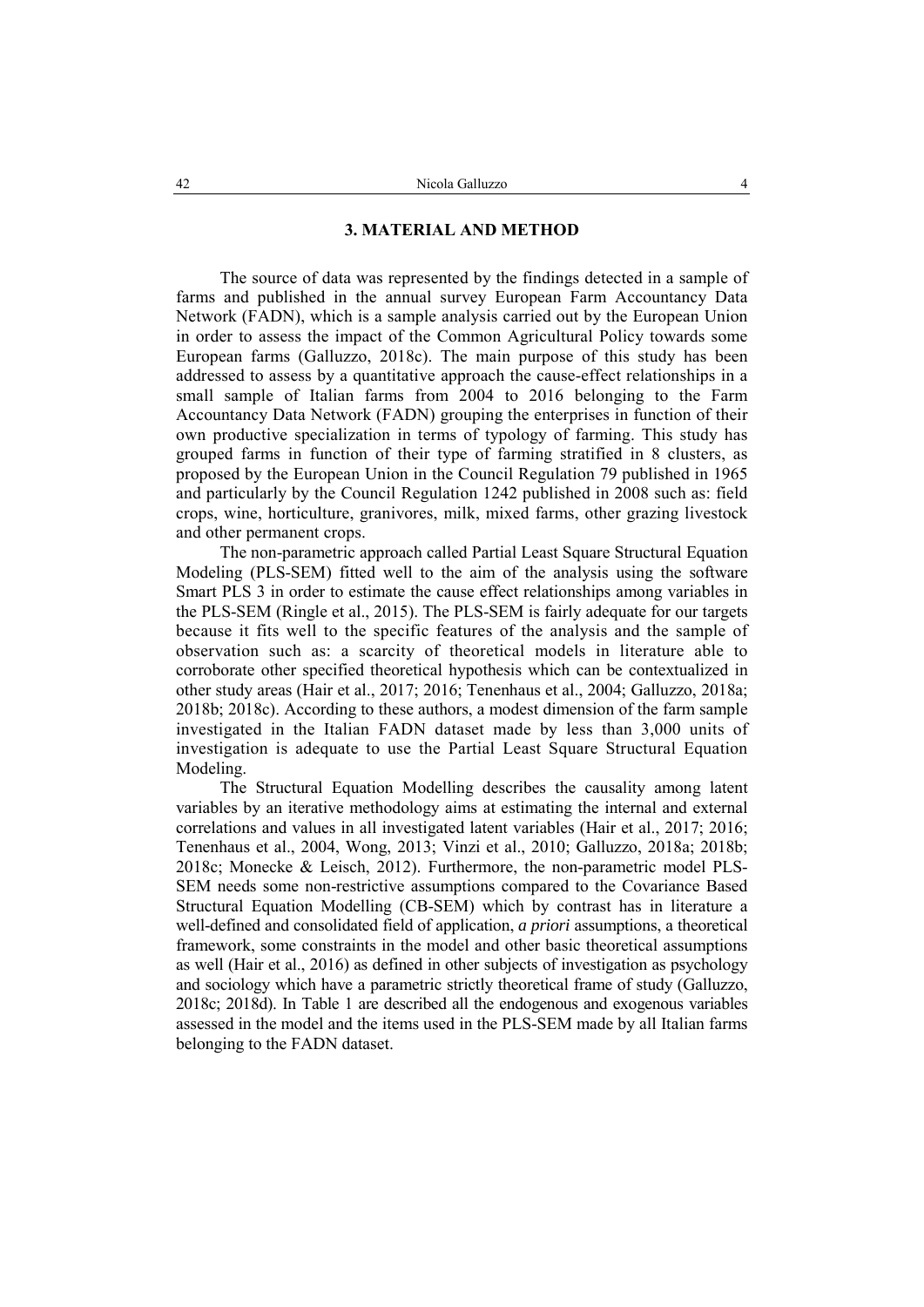#### *Table 1*

Main exogenous, endogenous variables and items used in the Partial Least Square Structural Equation Modelling in all Italian farms part of FADN dataset

| <b>Variables</b>    | Description                                                           |
|---------------------|-----------------------------------------------------------------------|
| <b>RURALITY</b>     | Index of rurality                                                     |
| <b>ENDOWEMENT</b>   | Investments and assets in farm                                        |
| <b>CAP PILLARS</b>  | Financial subsidies allocated by the Common Agricultural Policy       |
| <b>INPUT</b>        | Input used in the production in farm                                  |
| <b>UAA</b>          | Utilized agricultural areas and livestock in farm                     |
| COST                | Direct costs correlated to the production in farm                     |
| <b>Items</b>        | <b>Description</b>                                                    |
| <b>FNI</b>          | Farm net income                                                       |
| <b>LFA</b>          | Less favoured areas subsidies                                         |
| <b>PAC</b>          | Total financial subsidies allocated by the first pillar of the CAP    |
| <b>RDP</b>          | Total financial subsidies disbursed by the second pillar of the CAP   |
| Net investment      | Net investments in farms                                              |
| Total asset         | Total fixed assets in farms                                           |
| Decoupled           | Decoupled payments allocated by the first pillar of the CAP           |
| Environment         | Payments for the environment disbursed by the first pillar of the CAP |
| Subsidie scrops     | Subsidies allocated by the first pillar of the CAP to crops           |
| Subsidies livestock | Subsidies allocated by the first pillar of the CAP to animals         |
| Labour input        | Input correlated to labour capital                                    |
| Rented UAA          | Rented usable agricultural areas                                      |
| <b>UAA</b>          | Utilized agricultural areas owned by farmers                          |
| Cereals             | Area cultivated with cereals                                          |
| Forage              | Area cultivated with forage                                           |
| Olive               | Olive area cultivated                                                 |
| Orchards            | Hectares with other permanent crops                                   |
| Vegetables          | Vegetables areas                                                      |
| Vineyards           | Vine areas                                                            |
| Woodland            | Surface with wood                                                     |
| Livestock           | Animal in farms                                                       |
| Wagespaid           | Wages paid                                                            |
| <b>Taxes</b>        | Taxes paid by farmers                                                 |
| Fertiliser          | Cost of fertilizer                                                    |
| Machinery           | Cost of machinery used in farms                                       |
| Seedsandpl          | Cost for seeds and plants                                             |

Furthermore, the Partial Last Square Structural Equation Modelling is specifically adequate to estimate a modest sample size of investigation units because of there are not well-defined model specifications aimed at maximizing the difference to the variance (Hair et al., 2017; 2016; Tenenhaus et al., 2004; Wong, 2013; Galluzzo, 2018a; 2018b; 2018c; Monecke & Leisch, 2012).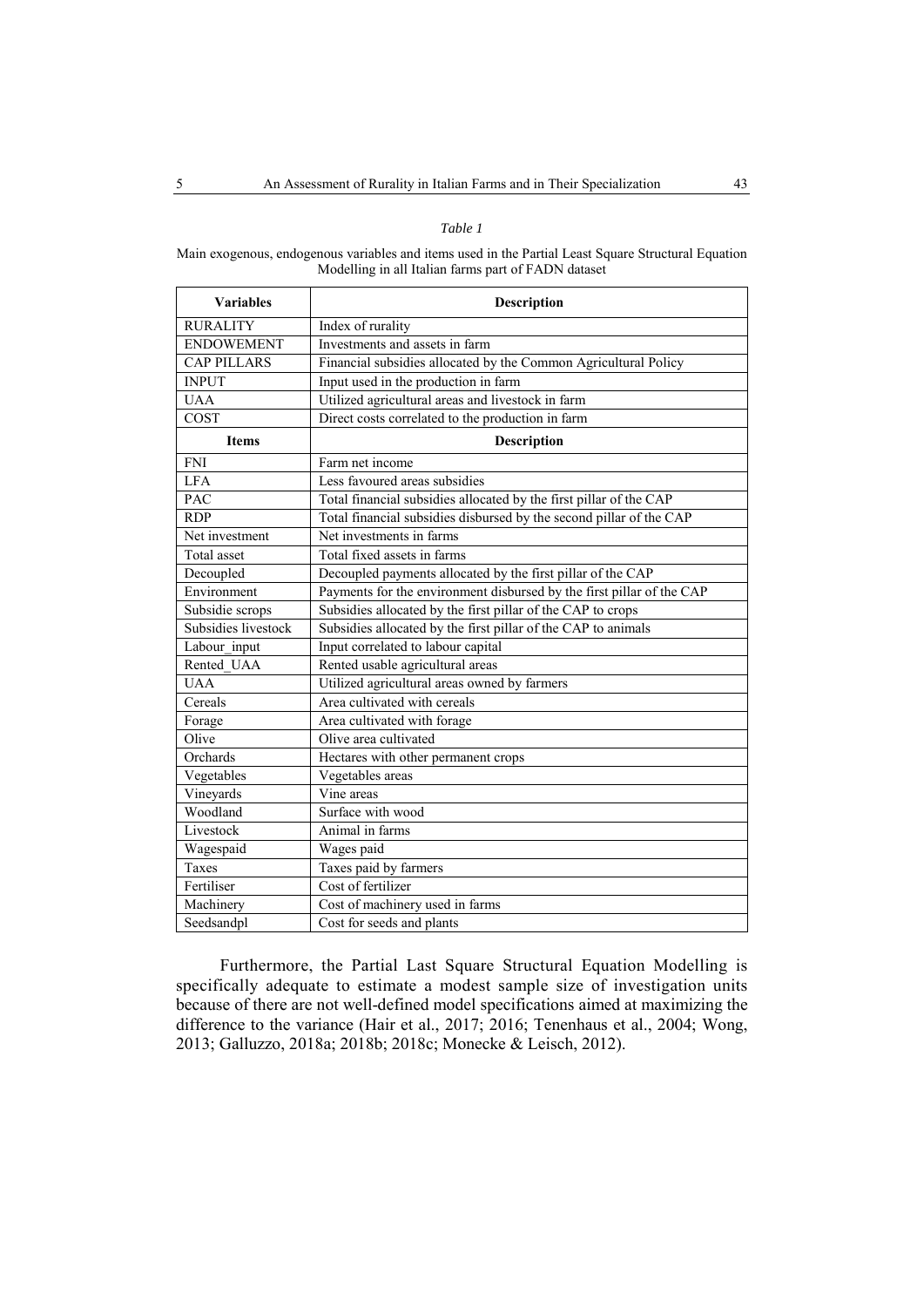#### **4. RESULTS AND DISCUSSIONS**

Findings in the index of rurality assessed by the Partial Least Square Structural Equation Modelling (PLS-SEM) in farms specialized in field crops have pointed out that the exogenous variable RURALITY has been directly influenced by the items farm net income and total financial subsidies allocated by the Common Agricultural Policy; on the contrary, an indirect cause-effect relationship has been assessed between the item subsidies disbursed by the Rural Development Program and the exogenous variable index of rurality (Fig. 1).



Figure 1. Main PLS-SEM results in field crop investigated in all Italian farms

since 2004 to 2016.

The cluster of farms in the FADN dataset classified as field crops has pointed out that the items decoupled payments, environmental subsidies and subsidies on crops have had a direct and more intense effect on CAP PILLARS endogenous variable. No effects have had the subsidies on livestock on the endogenous variable CAP PILLARS. The endogenous variables INPUT and CAP PILLARS have had a direct impact on the variable index of rurality expressed as RURALITY able to explain respectively more than 0.77 and 0.72 of the variance in each investigated model.

Italian farms specialized in granivores, such as poultry and pigs, have pointed out that the endogenous variables INPUT, CAP PILLARS and UAA have had a positive and direct influence on RURALITY; focusing the attention on this endogenous variable the items forage and cereals have had a direct and positive impact on the endogenous variable UAA, explaining more than 60% of the variance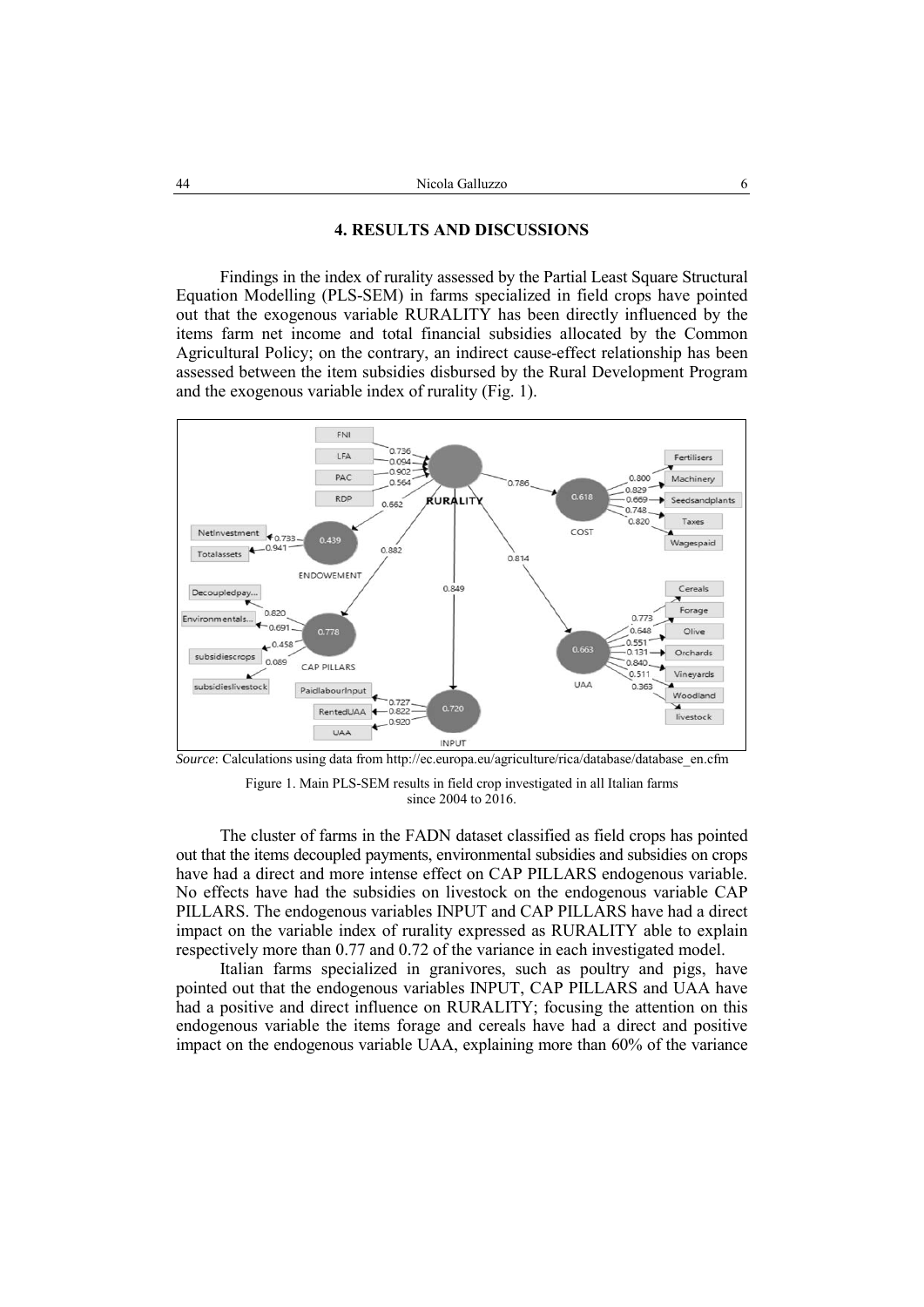in the model (Fig. 2). The RURALITY variable has been influenced by the items total financial subsidies allocated by the Common Agricultural Policy and farm net income; by contrast, the items Less Favored Areas payments and financial supports disbursed in the framework of the rural development, or rather the second pillar of the CAP, have had and indirect link to the rurality index.



*Source*: Calculations using data from http://ec.europa.eu/agriculture/rica/database/database\_en.cfm

Figure 2. Main results in granivores specialized enterprises investigated in all Italian farms since 2004 to 2016.

Farm specialized in dairy production part of the FADN dataset have pointed out during the time of investigation 2004–2016 the direct and positive impact of the endogenous variables INPUT and CAP PILLARS towards the RURALITY able to explain in each endogenous variable more than 70% of the variance even if the item subsidies towards animals does not seem to have any effects on the CAP PILLARS endogenous variable (Fig. 3). Addressing the attention on the endogenous variable UAA, the items livestock and surface cultivated in cereals and in forage have had a significant impact on it.

Figure 4 showed that in mixed farms the endogenous variable ENDOWEMENT has had the lowest level of  $R^2$  and by contrast the endogenous variables CAP PILLARS and INPUT have had the highest values of explained variance. The items correlated to the endogenous variable UAA have had different impacts in mixed farms; still, the items wages paid, cost in fertilizer and machinery have had the highest levels of incidence on the endogenous variable COST. Summing up, the total amount of financial subsidies allocated by the Common Agricultural Policy have had in association to the item farm net income the most significant causeeffect impact to the index of rurality in mixed farms over the time of investigation.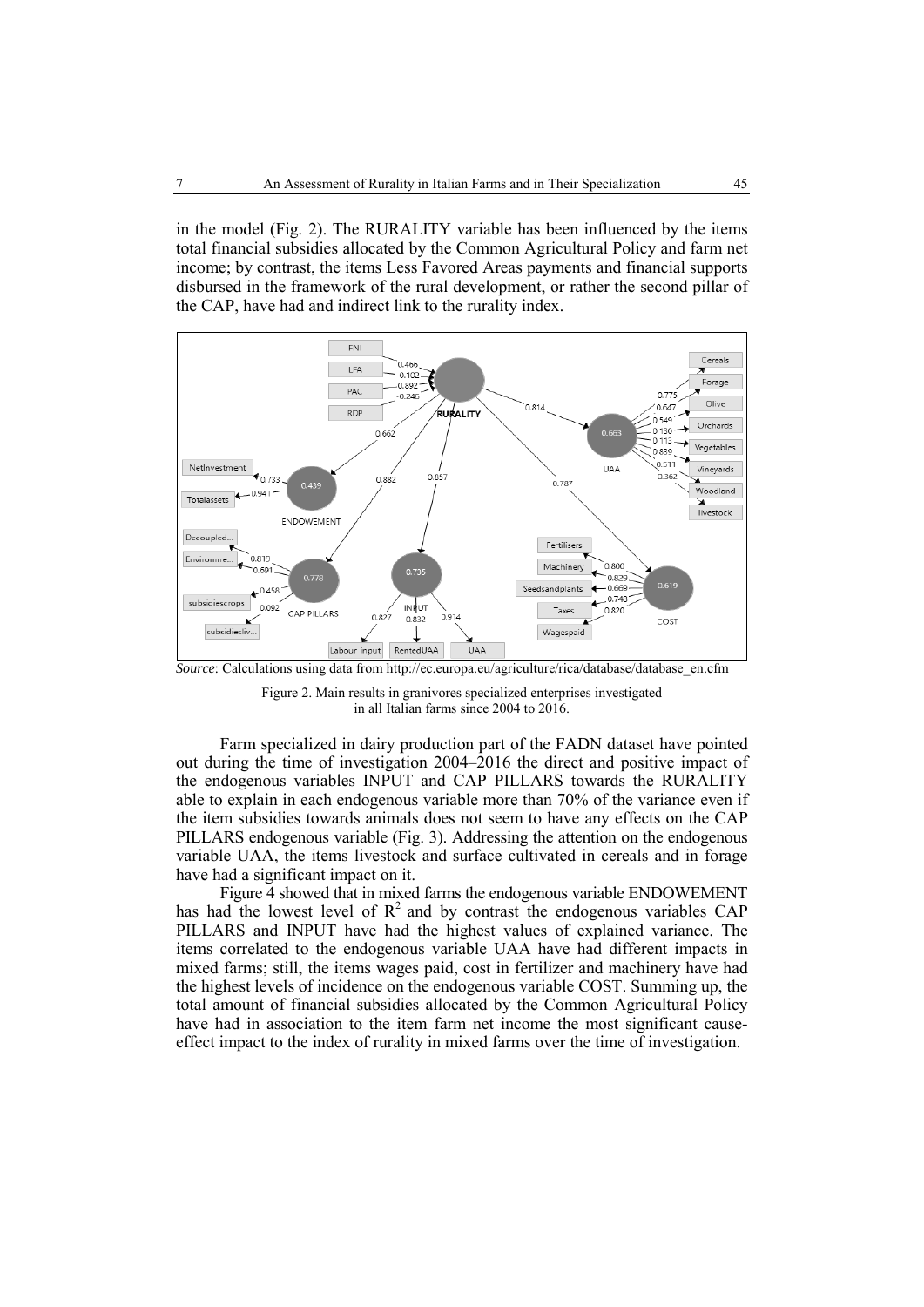

*Source*: Calculations using data from http://ec.europa.eu/agriculture/rica/database/database\_en.cfm

Figure 3. Main results in dairy farms investigated in all Italian enterprises part of FADN dataset since 2004 to 2016.



*Source*: Calculations using data from http://ec.europa.eu/agriculture/rica/database/database\_en.cfm

Figure 4. Main results in mixed farms part of FADN dataset since 2004 to 2016.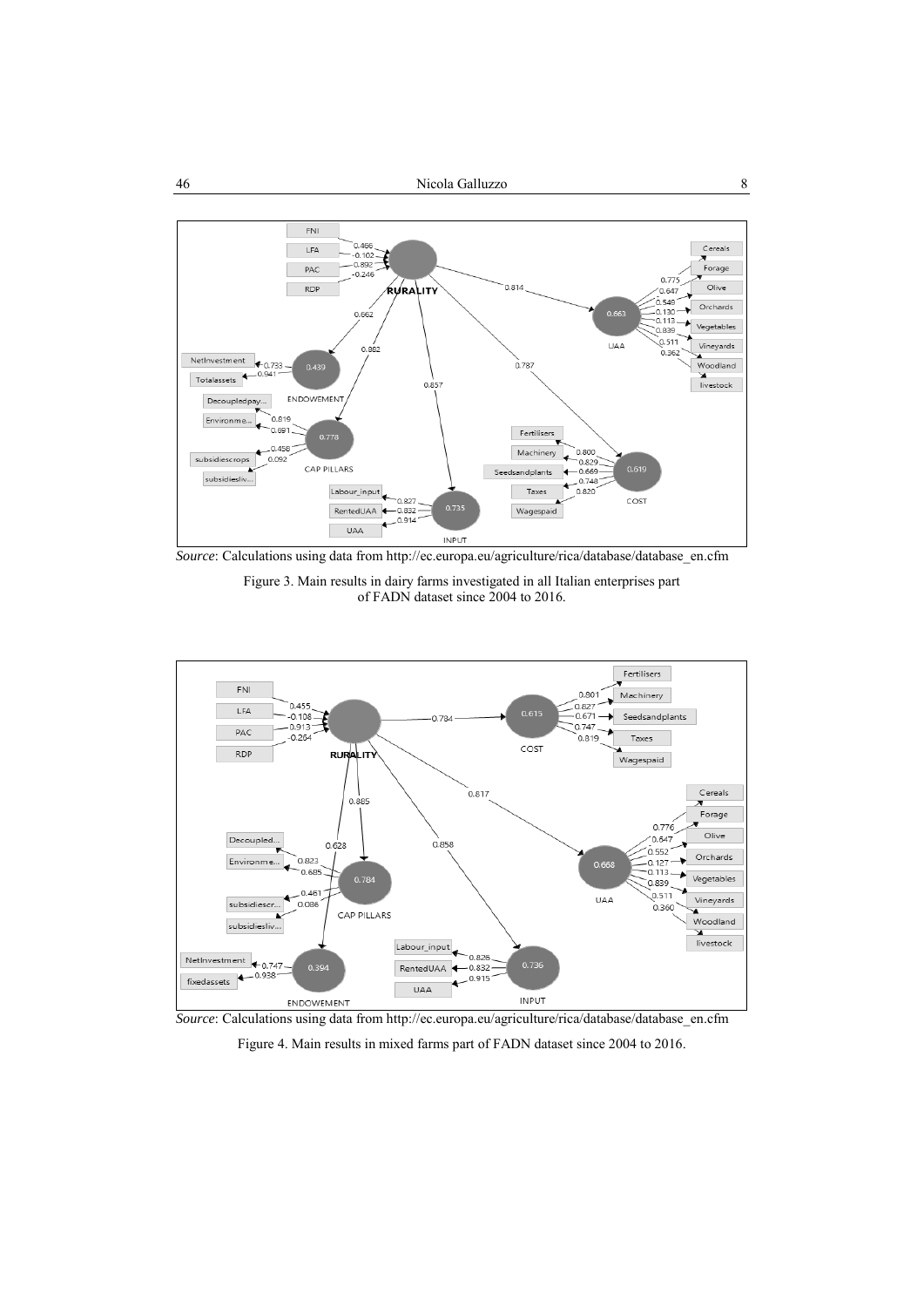The index of rurality in all Italian farms part of the Farm Accountancy Data Network dataset specialized in horticulture has had direct links to the endogenous variables CAP PILLARS and INPUT both able to explain more than 70% of the variance (Fig. 5). Positive has been the role of items farm net income and financial subsidies allocated by the CAP towards the index of rurality expressed as RURALITY. Addressing the attention to the endogenous variable INPUT the item size of farms in terms of land capital (UAA) and labor input have had the most important impact.



*Source*: Calculations using data from http://ec.europa.eu/agriculture/rica/database/database\_en.cfm

Figure 5. Main results in horticulture specialized farms part of FADN dataset since 2004 to 2016.

In wine specialized Italian farms the endogenous variable CAP PILLARS has stressed the highest amount of  $\mathbb{R}^2$  with a significant cause-effect impact towards the endogenous variable ENDOWEMENT (Fig. 6); the items decoupled payments and environmental subsidies have had the most significant impact towards the CAP PILLARS endogenous variable; furthermore, positive and very high have been the items net investments and total assets towards the land capital endowment in Italian wine farms.

Comparing both the Italian farms grouped in other grazing and other crops clusters have been very similar in the endogenous variables CAP PILLARS, INPUT and UAA pointing out the positive role of the items land endowment, level of inputs and financial subsidies allocated by the European Union throughout the Common Agricultural Policy payments in the framework of decoupled and environmental subsidies (Figs. 7, 8). Very interesting have been the items directly correlated to the index of rurality (RURALITY) in farms classified as other crops which have had a positive impact with the exception of the item RDP hence, these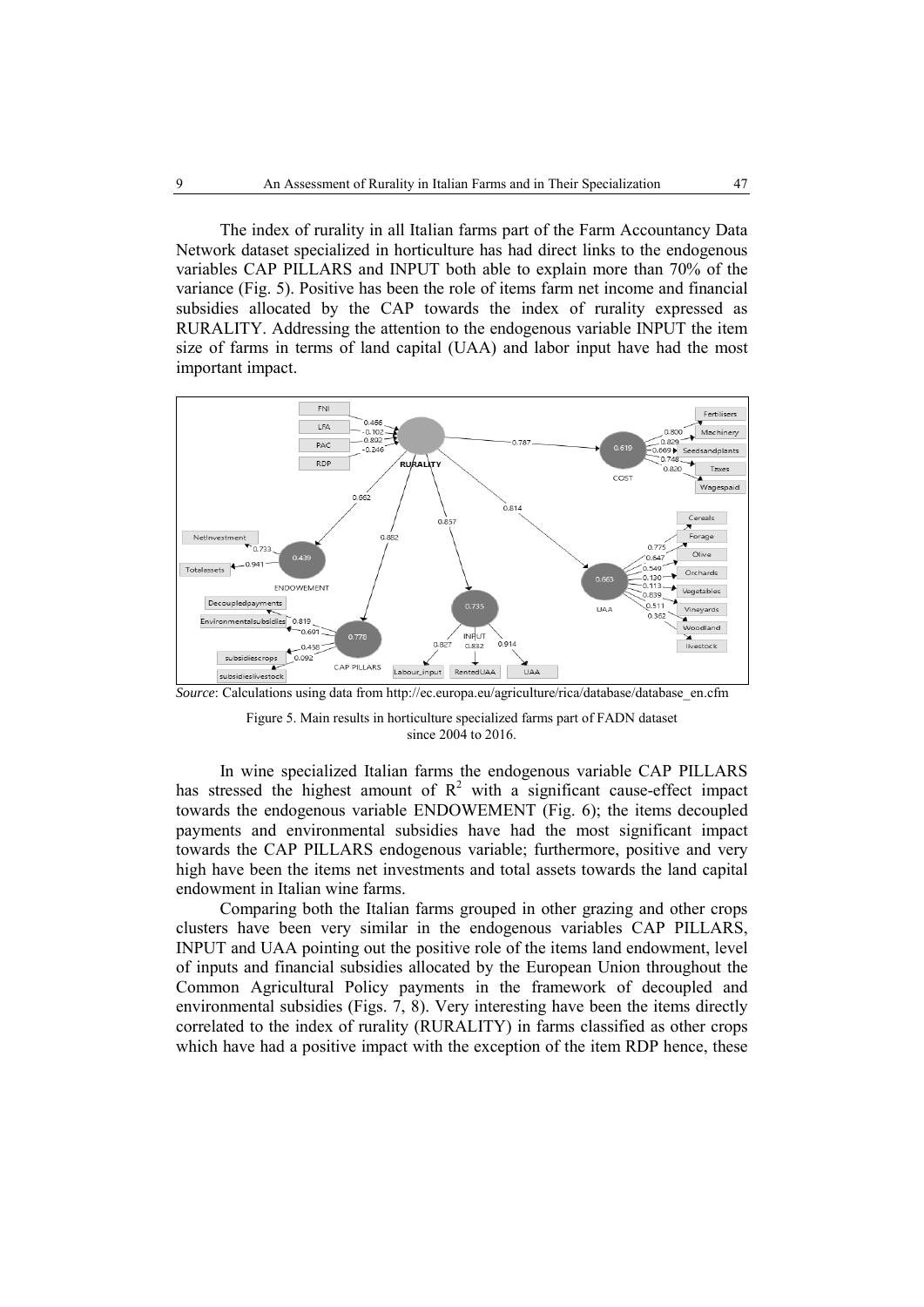

farms typically located in disadvantaged rural areas have had a positive and direct impact as a consequence of an increase of direct payment to them (Fig. 8).

*Source*: Calculations using data from http://ec.europa.eu/agriculture/rica/database/database\_en.cfm Figure 6. Main results in wine farms part of FADN dataset since 2004 to 2016.



*Source*: Calculations using data from http://ec.europa.eu/agriculture/rica/database/database\_en.cfm

Figure 7. Main results in other grazing farms part of FADN dataset since 2004 to 2016.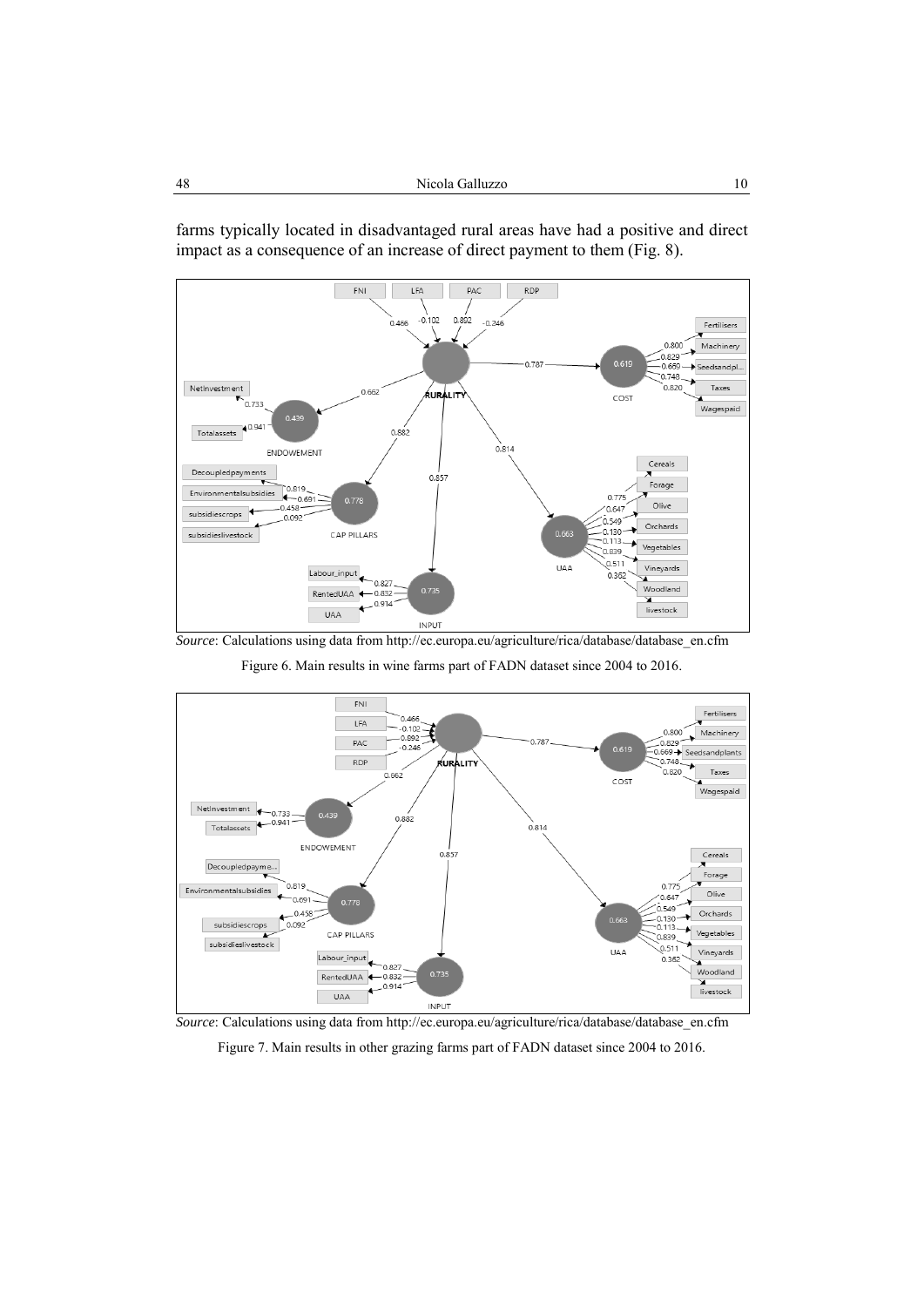

*Source*: Calculations using data from http://ec.europa.eu/agriculture/rica/database/database\_en.cfm Figure 8. Main results in other crops farms part of FADN dataset since 2004 to 2016.

### **5. CONCLUSIONS**

The items size of farms, in terms of land endowment, farm net income and the total amount of financial subsidies allocated by the European Union have had a positive and significative impact on the rurality index corroborating as there are significant quantitative relationships among all investigated variables.

A modest size of farms in terms of Usable Agricultural Areas, in farms grouped in the cluster horticulture farms has underlined a positive impact of the land endowment to the variable index of rurality; in the same time, research's findings have underlined in high specialized farms with a high intense capital a significant increase of farm net income.

Drawing some conclusions, it is important in small farms located in stayed behind rural areas to subsidize farmers by indirect payments allocated by the Rural Development Program able to generate a buffer tool for investments in the framework of socio-economic development in rural areas at risk of socio-economic marginalization. Summing up, it is pivotal bearing in mind as in many not high specialized farms the less favoured payments have had a direct impact towards the index of rurality in Italian farms part of the Farm Accountancy Data Network.

#### **REFERENCES**

1. Ahearn M. C., Yee J. and Korb P, (2005), *Effects of differing farm policies on farm structure and dynamics,* American Journal of Agricultural Economics, 87(5): 1182–1189.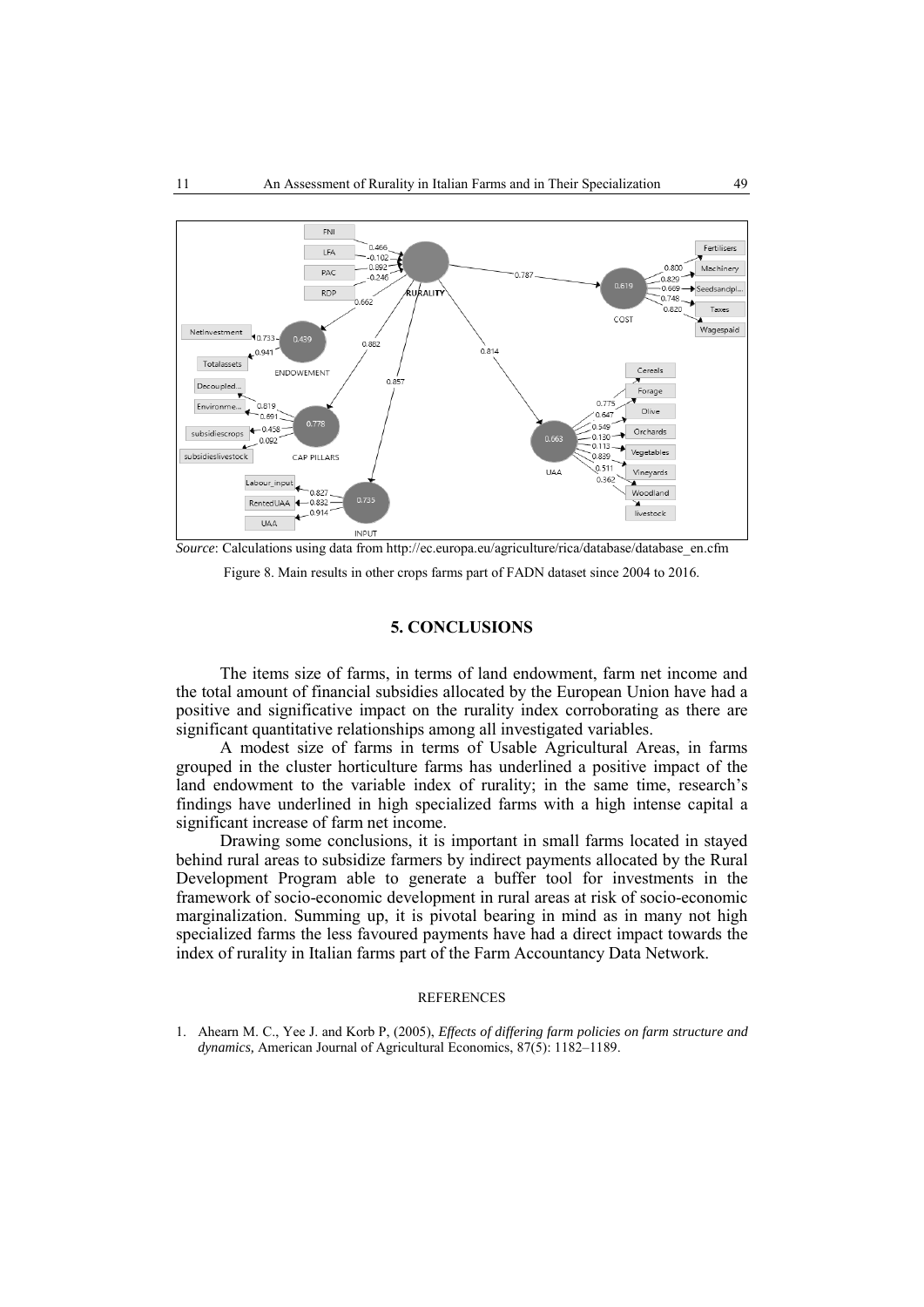- 2. Banister D., (1980), *Transport mobility in interurban areas: A case study approach in South Oxfordshire*, Regional Studies, 14(4): 285–296.
- 3. Bojnec Š. and Latruffe L., (2008), *Measures of farm business efficiency*, Industrial Management & Data Systems, 108(2): 258–270.
- 4. Bojnec Š. and Latruffe, L., (2013), *Farm size, agricultural subsidies and farm performance in Slovenia*, Land use policy, 32: 207–217.
- 5. Cloke P.J., (1977), *An index of rurality for England and Wales*, Regional Studies, 11(1): 31–46.
- 6. Cloke P.J. and Edwards G., (1986), *Rurality in England and Wales 1981: a replication of the 1971 index,* Regional Studies, 20(4): 289–306.
- 7. Finco A., Pronio G.D., and Pollonara M., (2005), *Multifunzionalità e sviluppo rurale delle zone montane,* Rivista di Economia Agraria, 60(2): 449–468.
- 8. Galluzzo N., (2013), *Farm dimension and efficiency in Italian agriculture: a quantitative approach*, American Journal of Rural Development, 1(2): 26–32.
- 9. Galluzzo N., (2015a), *Role and effect of agroforesty subsides allocated by the Common Agricultural Policy in Italian farms*, International Journal of Food and Agricultural Economics, 3(1): 19–31.
- 10. Galluzzo N, (2015b), *Technical and economic efficiency analysis on Italian smallholder family farms using Farm Accountancy Data Network dataset*, Studies in Agricultural Economics, 117(1): 35–42.
- 11. Galluzzo N., (2016a), *Role of financial subsidies allocated by the Common Agricultural Policy in reducing out emigration in Italian countryside,* Romanian Journal of Regional Science, 10(2): 50–63.
- 12. Galluzzo N., (2016b), *Analysis of financial subsidies allocated by the common agricultural policy to European farms in reducing economic-territorial inequalities by indexes of concentration,* Studia Universitatis Babes-Bolyai, Geographia, 61(1): 27–38.
- 13. Galluzzo N., (2016c), *An analysis of the efficiency in a sample of small Italian farms part of the FADN dataset,* Agricultural Economics-Zemedelska Ekonomika, 62(2): 62–70.
- 14. Galluzzo N., (2018a), *An analysis of rurality index in Romanian countryside by a quantitative approach,* Trakia Journal of Sciences, 16(2): 134–139.
- 15. Galluzzo N., (2018b), *A preliminary quantitative analysis of rurality in Romania and the impact of Common Agricultural Policy subsidies,* Review of Agricultural and Applied Economics, 22(2): 128–135.
- 16. Galluzzo N., (2018c), A *preliminary quantitative analysis of rural development in Romania using the PLS-SEM,* Albanian Journal Agricultural Science, 17(3): 125–133.
- 17. Galluzzo N., (2018d), *Impact of the Common Agricultural Policy payments towards Romanian farms,* Bulgarian Journal Agricultural Science, 24(2): 199–205.
- 18. Griffith D., (2003), *Spatial auto correlation and spatial filtering. Gaining understanding through theory and scientific visualization,* Springer, Berlin.
- 19. Hadley D., (2006), *Patterns in technical efficiency and technical change at the farm level in England and Wales, 1982–2002*, Journal of Agricultural Economics, 57(1): 81–100.
- 20. Hair J, Hollingsworth C.L., Randolph A.B. and Chong A.Y.L., (2017), *An updated and expanded assessment of PLS-SEM in information systems research*, Industrial Management & Data Systems, 117(3): 442–458.
- 21. Hair J.F., Hult G.T.M., Ringle C. and Sarstedt M., (2016), *A primer on partial least squares structural equation modeling (PLS-SEM)*, Sage Publications, Thousands oaks.
- 22. Halfacree K.H., (1993), *Locality and social representation: space, discourse and alternative definitions of the rural,* Journal of rural studies, 9(1): 23–37.
- 23. Halfacree K.H., (1995), *Talking about rurality: social representations of the rural as expressed by residents of six English parishes*, Journal of Rural Studies, 11(1): 1–20.
- 24. Harrington V. and O'Donoghue D., (1998), *Rurality in England and Wales 1991: a replication and extension of the 1981 rurality* index, Sociologia Ruralis, 38(2): 178–203.